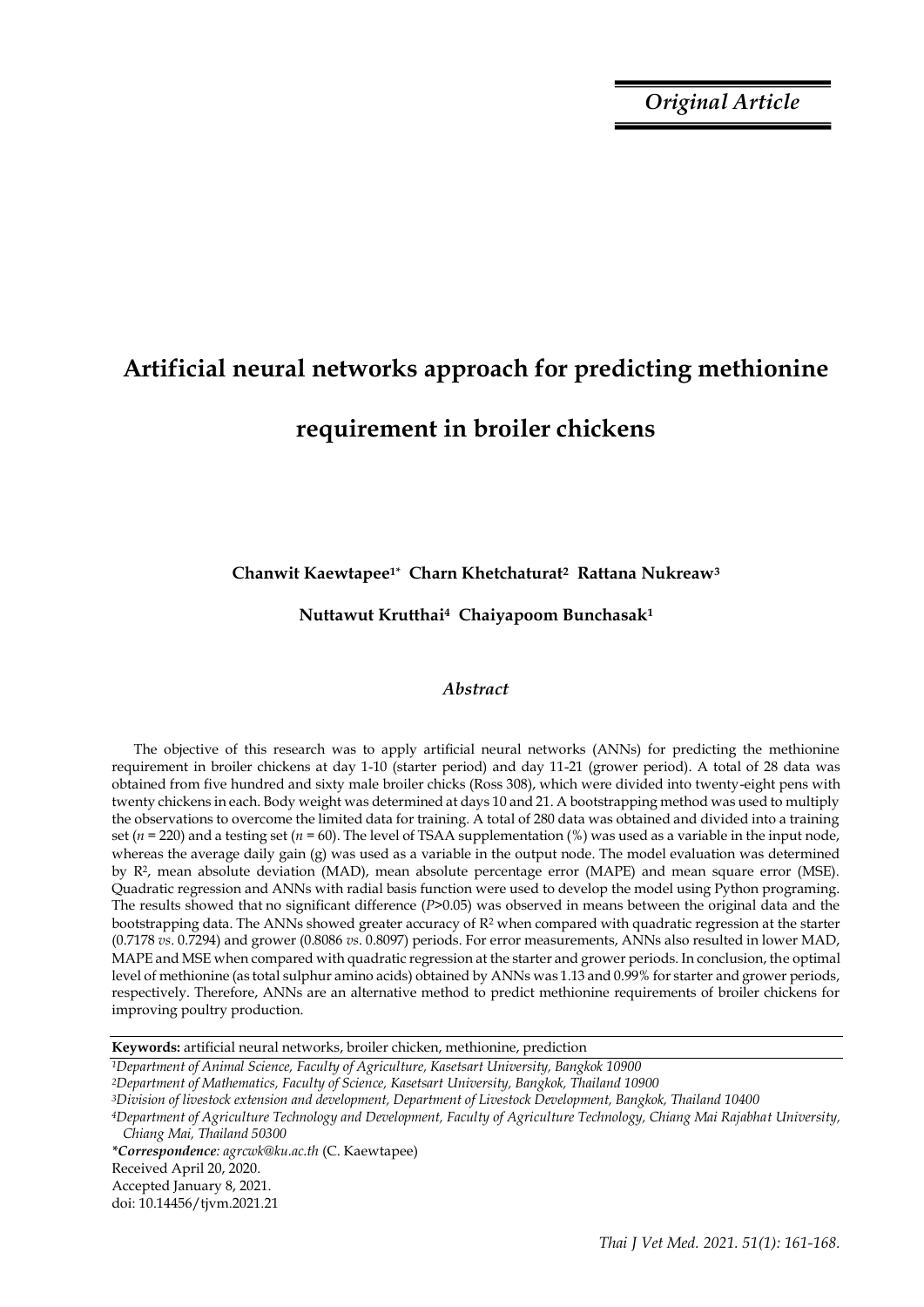## *Introduction*

Methionine has been widely accepted as a first limiting amino acid in poultry that is very important for growth performance, protein synthesis and cellular metabolic functions (Bunchasak, 2009). Dietary supplementation with methionine has a significant impact on growth performance and carcass quality in poultry (Kaewtapee and Bunchasak, 2018). For example, the greater methionine levels show lower body fat (Rostagno and Barbosa, 1995) and lower odorrelated compounds in excreta (Chavez *et al*., 2004). Due to the sparing effect between methionine and cysteine, methionine can be supplemented in diets to meet the total sulfur amino acid (TSAA) requirement for poultry production (Bunchasak, 2009). As shown in previous research (NRC, 1994; Vázquez-Añón *et al*., 2004), regression analysis is commonly used to estimate nutrient requirements including TSAA intake. However, the predictive model obtained by traditional regression analysis requires a specific mathematical model (e.g. linear regression, quadratic regression or non-linear regression), which appears to be of more limited potential in obtaining the target value (Kaewtapee *et al*., 2011; Savegnago *et al*., 2011; Wang *et al*., 2012).

Currently, artificial intelligence (AI) is being applied to improve animal production and animal welfare (Liakos *et al*., 2018). Artificial neural networks (ANNs) are machines of learning in AI, which is based on the biological neuron of the human brain to respond to optimal predictive value (Sivanandam *et al*., 2006). The advantage of ANNs has been reported since it does not need mathematical models before prediction when compared with regression analysis (Kaewtapee *et al*., 2011). In addition, ANNs have been applied for the prediction of animal growth (Yee *et al*., 1993; Roush *et al*., 2006; Kaewtapee *et al*., 2011), the estimation of amino acid composition in feed ingredients (Roush and Cravener, 1997; Cravener and Roush, 2001), egg

price forecasting (Ahmad *et al*., 2001) and nutrient requirements (Faridi *et al*., 2016). However, there is limited data for training the ANNs models as conducting experiments is costly, time-consuming and labor-intensive (Faridi *et al*., 2016). Alternatively, a bootstrapping method has been introduced to deal with this limitation. This method can generate a new dataset by replicating the original data (Faridi *et al*., 2014). As the amount of data in a training set affects the performance of the models, the data obtained from bootstrapping method can improve the accuracy and robustness of ANNs (Zhang, 1999).

Therefore, the objective of this study was to determine the potential of ANNs to predict TSAA requirements in broiler chickens at day 1-10 (starter period) and day 11-21 (grower period). A bootstrapping method was used to generate the data for developing ANNs models.

## *Materials and Methods*

*Animal Data:* The data of our previous work (Nukreaw *et al*., 2011) was used to develop the models and animal care and use committee approval was not necessary for this study. A total of 28 data was obtained from five hundred and sixty male broiler chicks (Ross 308), which were divided into twenty-eight pens with twenty chickens in each. The experimental diets were provided as shown in Table 1 to meet the recommendations ((Aviagen, 2020). For day 1-10, the basal diet was supplemented with methionine (Sumitomo Chemical Co., Ltd, Tokyo, Japan) to meet the level of TSAA at 0.78, 1.25, 1.30 and 1.36%. For day 11-21, the basal diet was supplemented with methionine (Sumitomo Chemical Co., Ltd, Tokyo, Japan) to meet the level of TSAA at 0.54, 0.90, 0.95 and 1.00%. Water and feed were offered *ad libitum* throughout the experimental period. The chicks were weighed, and average daily gain (ADG) was averaged per pen at the end of each period.

**Table 1** The feed formulation and nutrient compositions in the basal diet (g/kg, as fed-basis)

| Ingredient                                    | Day 1-10                                           | Day 11 to 21 |
|-----------------------------------------------|----------------------------------------------------|--------------|
| Corn                                          | 623.40                                             | 629.31       |
| Rice bran oil                                 | 10.01                                              | 32.77        |
| Soybean meal                                  | 285.93                                             | 265.71       |
| Full-fat soybean meal                         | 20.00                                              | 20.00        |
| Monodicalcium phosphate (Phophorus 21%)       | 23.85                                              | 21.14        |
| Lime stone                                    | 13.30                                              | 11.96        |
| Salt                                          | 2.09                                               | 2.13         |
| L-lysine                                      |                                                    |              |
| DL-methionine                                 |                                                    |              |
| L-threonine                                   | 2.13                                               | 1.18         |
| Vitamin and trace mineral premix <sup>1</sup> | 5.00                                               | 5.00         |
| Sacox                                         | 0.50                                               | 0.50         |
| Antioxidant                                   | 0.50                                               | 0.50         |
| Cornstarch                                    | 13.29                                              | 9.80         |
| Total                                         | 1000.00                                            | 1000.00      |
|                                               | Chemical composition $(g/kg, as dry matter basis)$ |              |
| Metabolizable energy (kcal/kg) kcal/kg        | 3,010                                              | 3,175        |
| Crude protein $(g/kg)$                        | 190.0                                              | 180.0        |
| L-Lysine $(mg/g)$                             | 10.2                                               | 9.6          |
| Total sulfur amino acid (mg/g)                | 6.2                                                | 5.9          |

<sup>1</sup>Vitaimin and mineral premix content (per kg of diet): retinyl acetate 4.13 mg,

cholecalciferol 75 μg, α-tocopherol acetate 13.5 mg, vitamin K<sub>3</sub> 1.5 mg, vitamin B<sub>1</sub> 1.5 mg, vitamin B<sub>2</sub> 5 mg, vitamin B<sub>6</sub> 2 mg, vitamin B<sup>12</sup> 0.05 mg, niacin 25 mg, Ca-D-panthothenate 8 mg, folic acid 3 mg, biotin 0.12 mg, choline chloride 0.16 mg, antioxidant 30 mg, manganese 80 mg, zinc 60 mg, iron 40 mg, copper 8 mg, iodine 0.05 mg, cobalt 0.10 mg, selenium 0.10 mg. 2Calculated metabolizable energy (g/kg, as dry matter basis)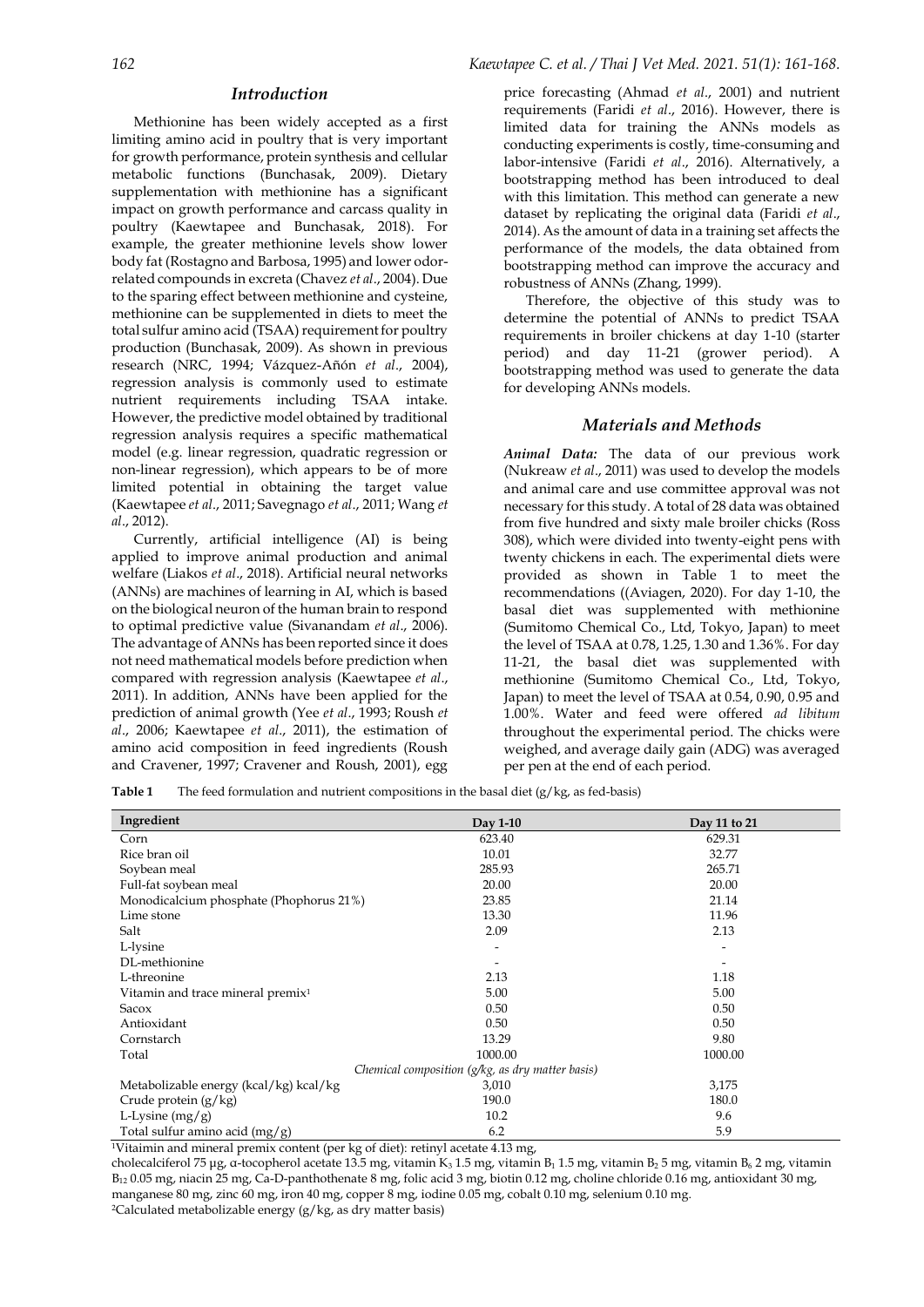A bootstrapping method was used to multiply the observations to overcome the limited data for training (Faridi *et al*., 2014). The original data (*n*=28) was randomly divided into two groups of 22 data and 6 data and the resample scikit-learn library was performed in the bootstrapping method using Python 3.7 (Brownlee, 2018) to generate 220 data and 60 data, respectively. Mean, standard deviation (SD) and 95% confident interval were calculated, whereas a paired ttest was used to compare the mean of two groups using the data analysis function in Microsoft Excel. Probability values of <0.05 were considered significant.

*Model development: Quadratic regression* was used to study TSAA requirements. The model is shown below:

$$
y = \beta_0 + \beta_1 x + \beta_2 x^2
$$

where  $y$  is the ADG (g),  $x$  is a level of TSAA supplementation (%), and  $\beta$  is a rate constant.

*The radial basis function (RBF)* is a feed-forward, which is classified as ANNs that can be used to develop the predictive model (Kaewtapee *et al*., 2011). The network is designed to perform as a local mapping to provide a simple topological structure for solving the complexity of problems (Bishop, 1991). The RBF has 3 layers including an input layer, hidden layer and output layer. The hidden nodes were chosen based on the number of nodes (parameters) in the input layer using the function as follows (Xiong and Dai, 2020):

### Hidden nodes =  $(2 \times$  number of input node) + 1

Therefore, a 1-3-1 of ANNs was used and referred to one input layer of one node, one hidden layer of three nodes and the output layer of one node (Figure 1). The level of TSAA supplementation (%) was used as a variable in the input node, whereas the ADG  $(g)$ was used as a variable in the output node.



**Figure 1** The radial basis function network. One node in the input layer feeds forward to three nodes with radial basis function of  $h(x)$  in the hidden layer and the three nodes are combined with each weight ( $w_1$ ,  $w_2$ ,  $w_3$ ) into the network output node with a linear function of *f*(*x*).

The learning rate is set at 0.01 and initialized with a population of random particles and the algorithm searches. The maximum R<sup>2</sup> and minimum error measurement are used as the optimization technique to obtain the predictive model. The K-means clustering was used to determined unit centers according to the method described by Yuqing *et al*., (2016) as follows:

Step 1: the k samples were randomly selected as initial cluster centers from the total samples.

Step 2: the Euclidean distance between samples and the clustering centers were calculated, and each sample

was allocated to the neighboring clustering in accordance with the minimum distance.

Step 3: the mean of each cluster was used as a new clustering center.

Step 2 and 3 were repeated until the clustering center was no longer changed. Finally, the k clustering centers were obtained and then were fully connected to each node in the hidden layer. A typical radial basis function is the Gaussian function (Orr, 1996) which is used as the activation functions in the hidden layer. The Gaussian function is shown as follows: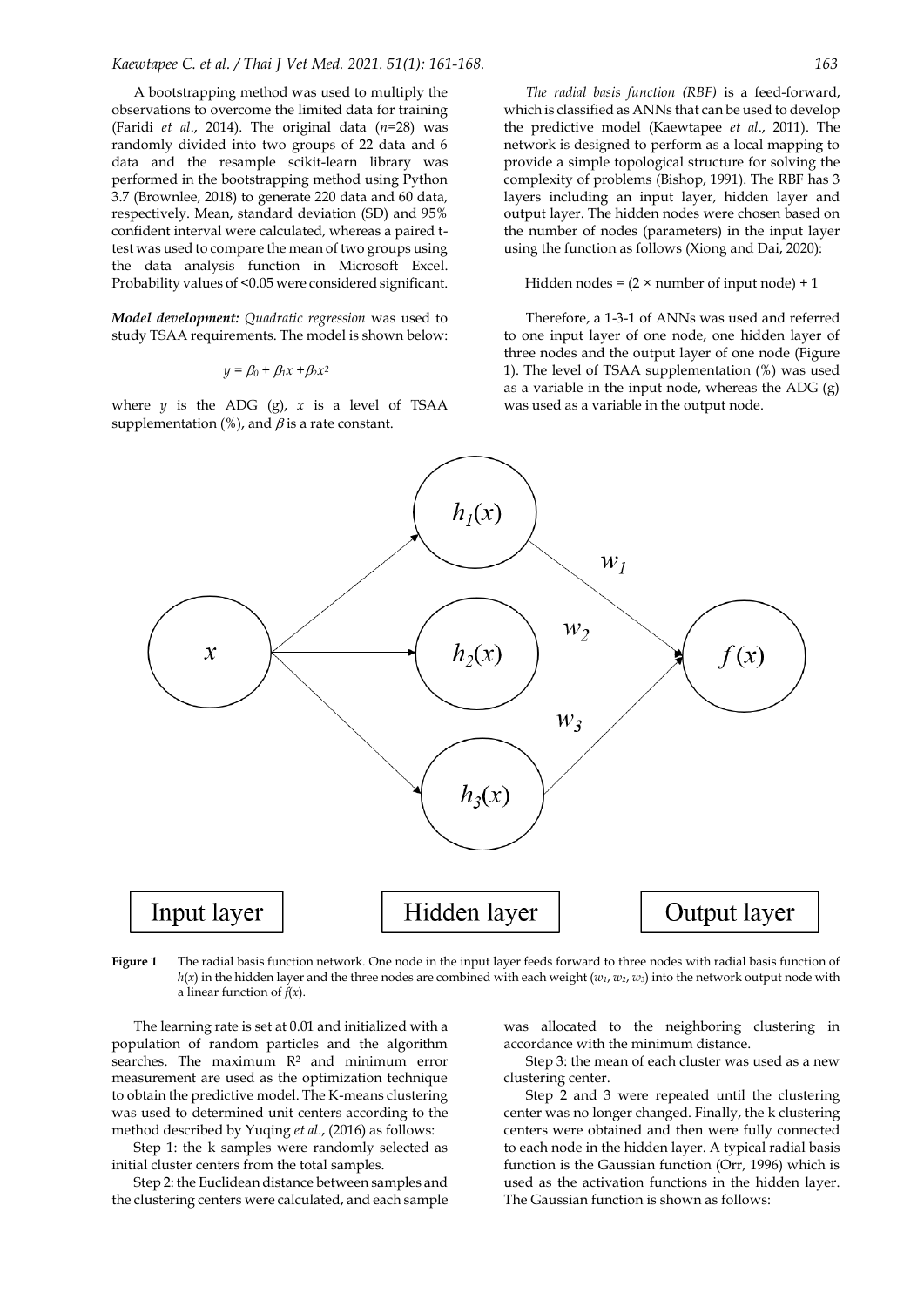$$
h(x) = \exp(-\frac{(x-c)^2}{2\sigma^2})
$$

where  $x$  is a level of TSAA supplementation  $(\%)$  of input layer and  $c$  is a unit center. The  $\sigma^2$  is variance, which is calculated as follows:

$$
\sigma^2 = \frac{\sum (x - \overline{x})}{n-1}
$$

where  $\bar{x}$  is the mean of all observations and *n* is the number of observations. The linear function used in the output layer is shown as follows:

$$
f(x) = \sum_{i=1}^{3} w_i h_i(x)
$$

where  $w_i$  is the weight for the linear combination at the hidden node  $i$ , and  $h_i$  is radial basis function at the hidden node *i*. Therefore, *f*(*x*) is a function of output (*y*) which can be expressed as

$$
y = \sum_{i=1}^{3} w_i \exp(-\frac{(x-c_i)^2}{2\sigma_i^2})
$$

where  $\sigma_i^2$  is variance at the hidden node *i*.

A total of 220 data was used for the training set, whereas a total of 60 data was used for testing set. In addition, the training set was split at 0.1 for a validation set to demonstrate the generalizability of the models. Quadratic regression and ANNs were used to develop the predictive model. The optimal level of TSAA (%) for maximum ADG (g) was determined as follows:

Optimal level = 
$$
argmax(F(x))
$$

where F is the quadratic function and ANNs model. The model evaluation was determined as follows: 1) R2, computed as

$$
R^{2} = 1 - \frac{\sum_{t=1}^{n} (y_{t} - \hat{y})^{2}}{\sum_{t=1}^{n} (y_{t} - \overline{y})^{2}}
$$

where  $\mathcal{Y}_t$  is the observed value at time *t*,  $\mathcal{Y}$  is the mean

of  $y_t$  and  $\hat{y}_t$  is the estimated value; 2) the mean absolute deviation (MAD), computed as

$$
MAD = \frac{\sum_{t=1}^{n} |y_t - \hat{y}_t|}{n}
$$

3) mean absolute percentage error (MAPE), computed as

$$
MAPE = \frac{1}{n} \frac{\sum_{t=1}^{n} |y_t - \hat{y}_t|}{y_t} \times 100
$$

4) mean square error (MSE), computed as

$$
\text{MSE} = \frac{\sum_{t=1}^{n} (y_t - \hat{y}_t)^2}{n}
$$

The python libraries including numpy, pandas, matplotlib and scikit-learn were used to determined quadratic regression and the accuracy of the predictive model, whereas Visual C# program was used to perform ANNs to develop the predictive model. The pipeline of data processing is shown in Figure 2.

## *Results*

The data of the bootstrapping method is shown in Figure 3 and Figure 4 for starter and grower periods, respectively. The means of the original data and bootstrapping data were 17.21 g and 17.25 g for the starter period and 50.88 g and 50.99 g for the grower period (Table 2). Furthermore, there was no significant difference (*P*=0.85) in ADG between the original data and the bootstrapping data at the starter and grower periods.

**Table 2** The pairwise comparison between original data and bootstrapping data of average daily gain in broiler chickens

|                       |                  | Original data<br>$(n=28)$    |       | Bootstrapping data<br>$(n=280)$ |                        |       | P-value |
|-----------------------|------------------|------------------------------|-------|---------------------------------|------------------------|-------|---------|
| Item<br>Mean $\pm$ SD |                  | $95\%$ confident<br>interval |       | Mean $\pm$ SD                   | 95% confident interval |       |         |
|                       |                  | Lower                        | Upper |                                 | Lower                  | Upper |         |
| Day 1-10              | $17.21 \pm 1.08$ | 16.79                        | 17.63 | $17.25 \pm 1.09$                | 17.12                  | 17.38 | 0.85    |
| Day 11-21             | $50.88 \pm 3.13$ | 49.66                        | 52.09 | $50.99 \pm 3.11$                | 50.63                  | 51.36 | 0.85    |

 $n =$  number of data;  $SD =$  standard deviation

The scatter plots and curves of the models are shown in Figure 5. The quadratic regression was fit for the data at the starter period as  $y = -1.74 + 32.87x$ .

 $13.72x^2$  ( $R^2=0.7178$ ), and for the data at the grower period as *y* = 17.35 + 73.11*x* -37.85*x*<sup>2</sup> (R*2*=0.8086). In comparison, ANNs models were a better fit than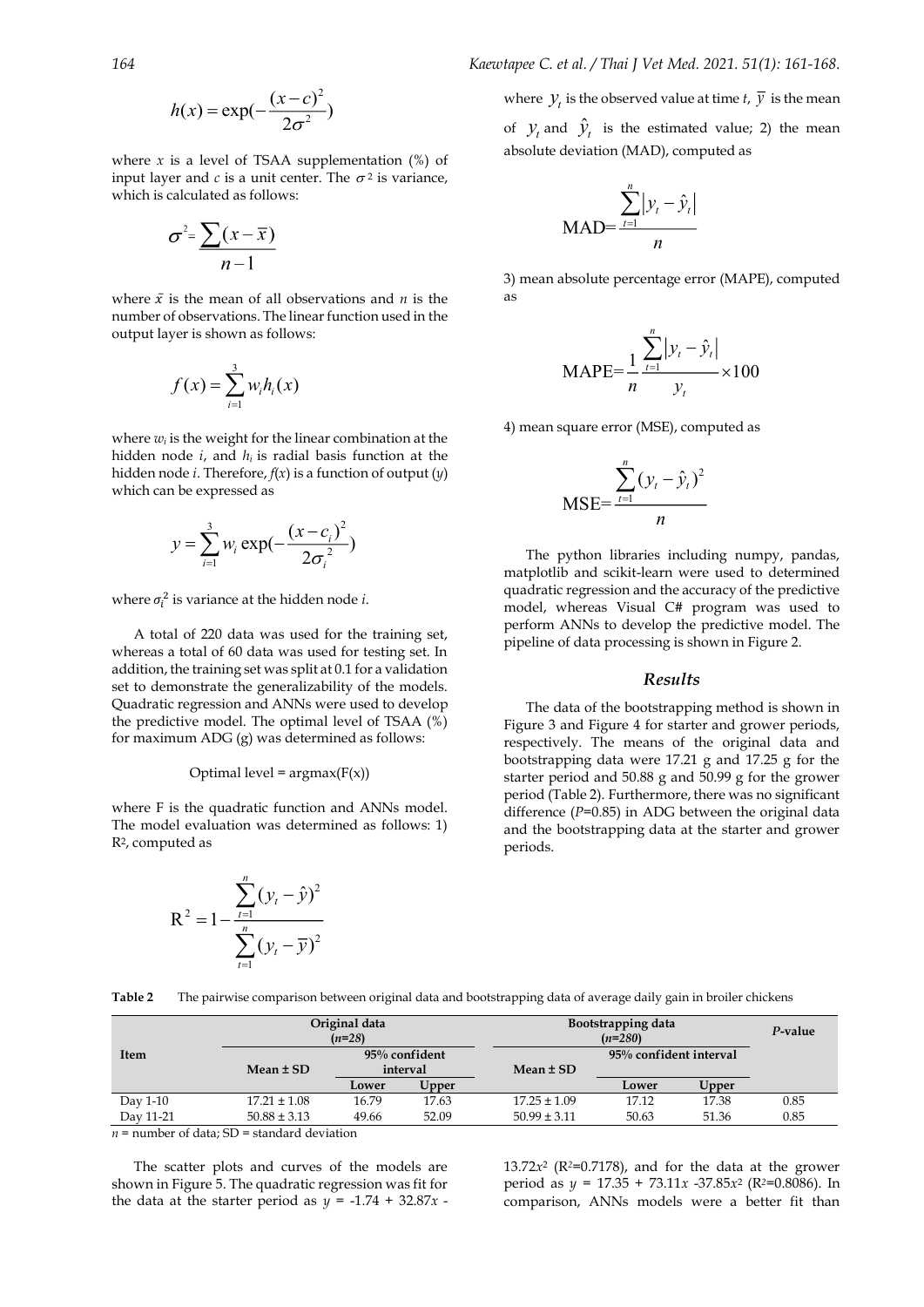quadratic regressions as the higher R<sup>2</sup> of ANNs are 0.7294 and 0.8097 at the starter and grower periods, respectively. In addition, ANNs also showed lower MAD, MAPE and MSE when compared to quadratic regressions at the starter and grower periods (Table 3).

The optimal level of TSAA (%) in broiler chickens is shown in Table 4. The optimal level of TSAA obtained from ANNs model and quadratic regression

was 1.13 and 1.20% at the starter period, and 0.99 and 0.97% at the grower period, respectively. Furthermore, the predicted ADGs were greater in ANNs model than quadratic regression, amounting to 18.21 and 17.95 g at the starter period, and 52.73 and 52.65 g at the grower period, respectively.

#### **Table 3** The model evaluation of quadratic regression and artificial neural networks (ANNs)

| Item           | $\mathrm{Dav}$ 1-10         |             | Day 11-21                   |             |  |
|----------------|-----------------------------|-------------|-----------------------------|-------------|--|
|                | <b>Quadratic regression</b> | <b>ANNs</b> | <b>Quadratic regression</b> | <b>ANNs</b> |  |
| R <sup>2</sup> | 0.7178                      | 0.7294      | 0.8086                      | 0.8097      |  |
| MAD            | 0.1260                      | 0.0964      | 0.2555                      | 0.2470      |  |
| <b>MAPE</b>    | 0.7309                      | 0.5634      | 0.4906                      | 0.4768      |  |
| <b>MSE</b>     | 0.0229                      | 0.0150      | 0.1257                      | 0.1087      |  |

MAD = mean absolute deviation; MAPE = mean absolute percentage error; MSE = mean square error

## **Table 4** Optimal level of total sulphur amino acid requirement in broiler chicken

| Item      | Optimal level of total sulphur amino acid requirement $\binom{0}{0}$ | Predicted average daily gain (g) |                             |             |
|-----------|----------------------------------------------------------------------|----------------------------------|-----------------------------|-------------|
|           | <b>Ouadratic regression</b>                                          | <b>ANNs</b>                      | <b>Ouadratic regression</b> | <b>ANNs</b> |
| Day 1-10  |                                                                      |                                  | 17.95                       | 18.21       |
| Dav 11-21 | 1.97                                                                 | 0.99                             | 52.65                       | 52.73       |

ANNs = artificial neural networks



**Figure 2** The pipeline of data processing to develop the predictive model of quadratic regression and artificial neural networks.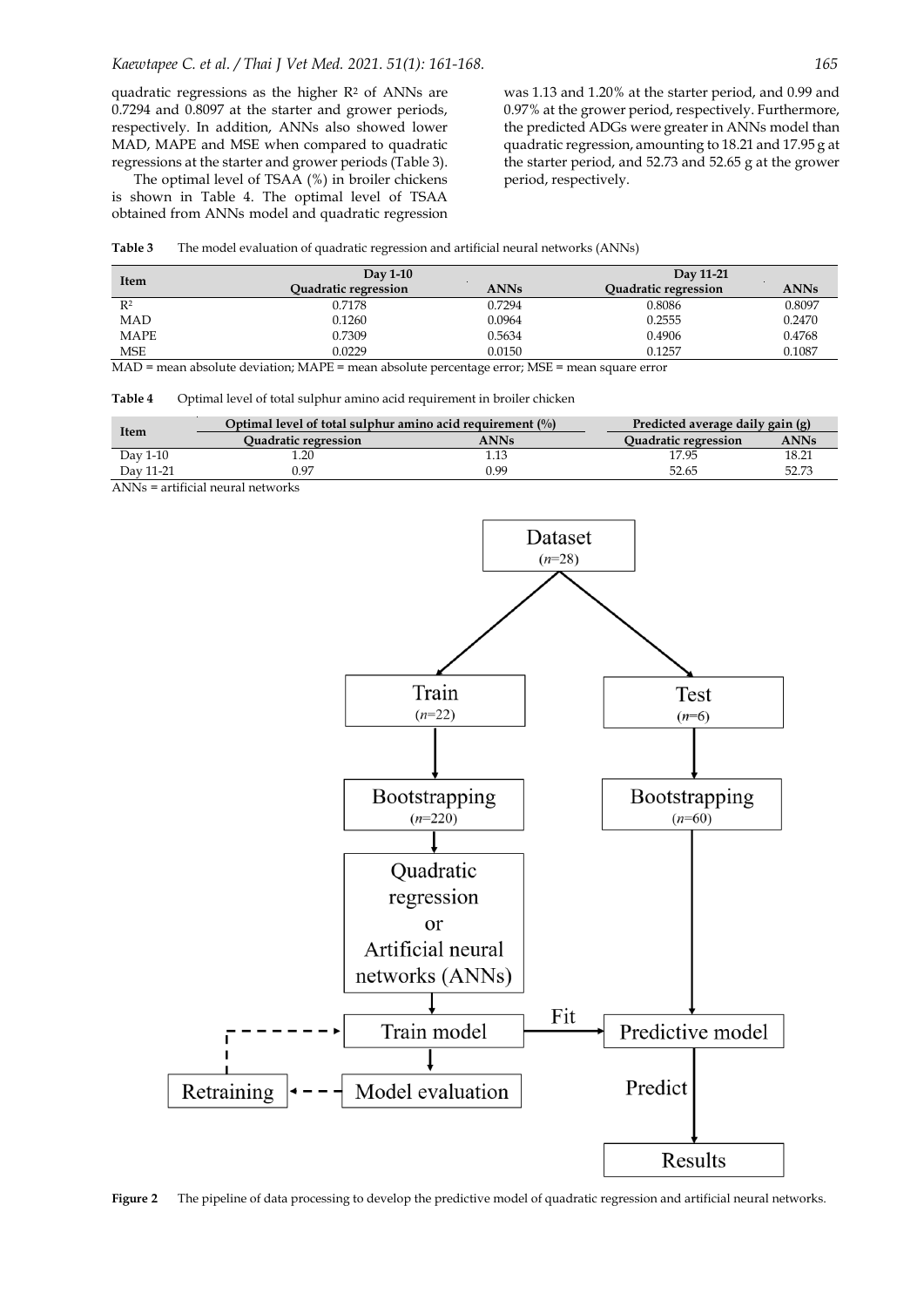

**Figure 3** The histogram of frequency of average daily gain of broiler chickens on day 1-10: A) original data, and B) bootstrapping data.



**Figure 4** The histogram of frequency of average daily gain of broiler chickens on day 11-21: A) original data, and B) bootstrapping data.



**Figure 5** The scatter plots and the curves of the quadratic regression and ANNs between TSAA level (%) and ADG (g): A) day 1-10, and B) day 11-21.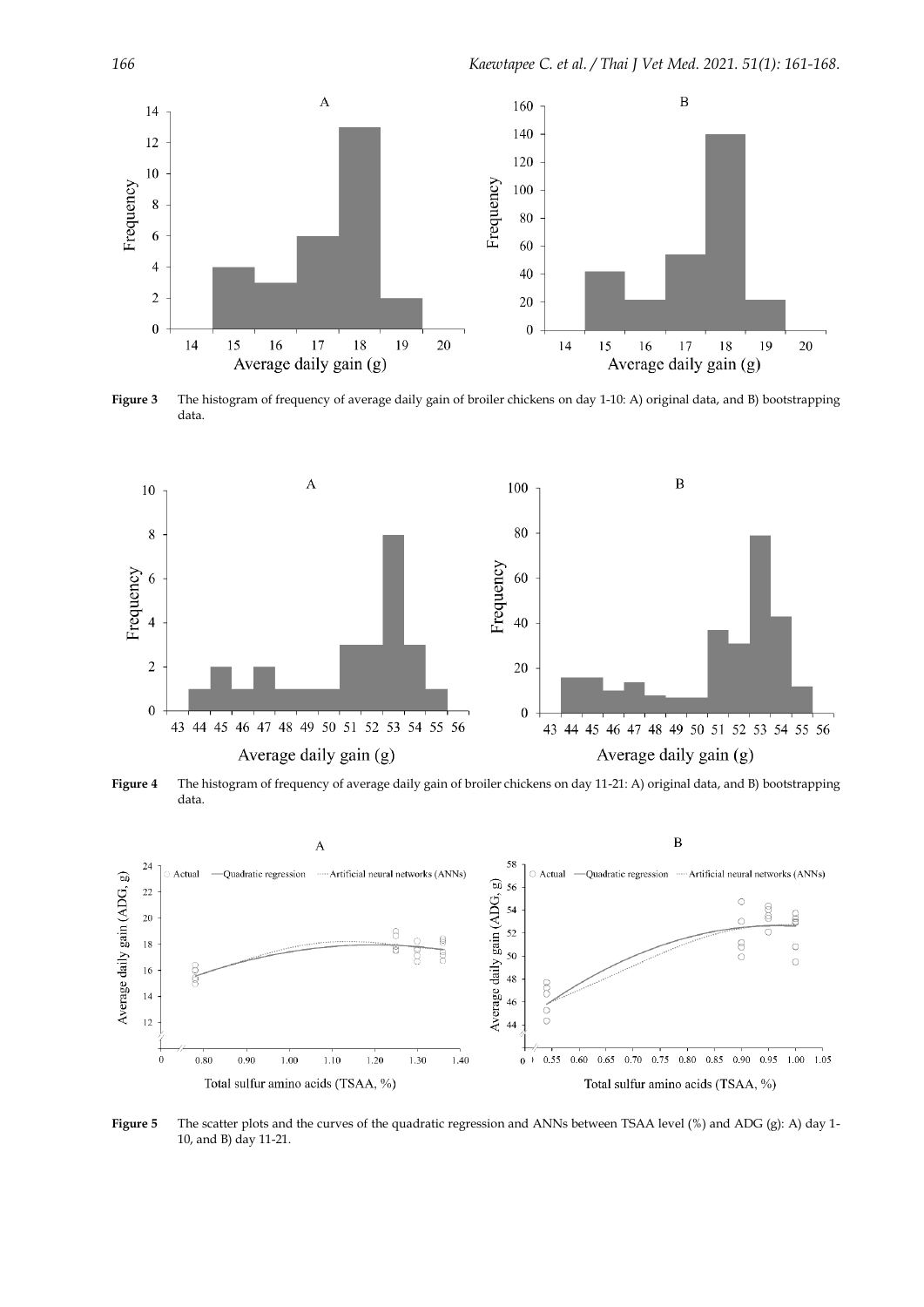#### *Discussion*

The bootstrapping method can increase the limited number of data for the training model without reshaping the distribution. It is confirmed by the present study that there were no significant differences between the original data and bootstrapping data at the starter and grower periods (Figure 3 and Figure 4). The mean and SD are very close between the original data and bootstrapping data. In general, the data is randomly divided into training and testing sets (8:2 ratio). The small amount of data also affected the learning process, which may interrupt the potential of the model as it was dependent on the available data in the training set (Maier and Dandy, 2000). To overcome this problem, the bootstrapping method has been widely accepted to multiply the data for training and testing the model (Faridi *et al*., 2013). As shown in a previous study (Faridi *et al*., 2016), the bootstrapping method showed the advantage of re-sampling data in poultry nutrition where the conducting experiments are expensive and time-consuming. Therefore, the bootstrapping method is one technique to overcome the limited data for ANNs.

Artificial neuron networks are a mathematical method, which can be used to solve complex problems and improve predictability value (Ahmad *et al*., 2001; Cravener and Roush, 2001; Faridi *et al*., 2016). The methods have great flexibility and do not require model assumption (Savegnago *et al*., 2011). In the present study, ANNs showed higher accuracy and lower error measurement, which indicates that ANNs can provide a better fit than quadratic regression. Notably, the optimal level of TSAA requirement obtained from ANNs was very close to strain recommendation (Aviagen, 2020). This result is in line with our previous research (Kaewtapee *et al*., 2011), where ANNs using radial basis function produced more accurate predictions for the body weights of Cherry Valley ducks. The power of prediction may lie in the fact that a learning algorithm corresponds to solve rapidly with radial basis function and the network performs based on the cluster data, which is usually concentrated in a local area centered at the weight vector (Bishop, 1991).

Furthermore, the number of ANNs research in animal science has been increased in recent decades. The previous research in broiler chickens (Roush *et al*., 2006) suggested that ANNs resulted in lower MAD, MAPE, MSE and bias when compared to Gompertz non-linear regression. The ANNs also produced little or no overestimation of the observed body weight responses. Likewise, Wang *et al*., (2012) reported that ANNs is more accurate than regression analysis for predicting egg production. For pig production, Pandorfi *et al*., (2011) evaluated the performance of pregnant sows based on environmental and physiological variables using ANNs. The prediction of the response parameters presents few cases of over- or underestimating values. Overall, the results suggested that ANNs are a powerful technique for data analysis as they can be fitted to any kind of dataset by learning the process and adjusting weight, resulting in more accurate prediction based on input data (Kaewtapee *et al*., 2011; Savegnago *et al*., 2011).

In conclusion, it is likely that ANNs has more accurate prediction for methionine requirement in broiler chickens since the results indicated a better fit than quadratic regression. The bootstrapping method is one technique, which can be used to increase the data for training the ANNs models. The optimal level of TSAA obtained by ANNs was 1.13 and 0.99%, resulting in maximum ADG (18.21 and 52.73 g at starter and grower periods, respectively). Therefore, ANNs are an alternative method to predict methionine requirement for improving the ADG of broiler chickens.

#### *Acknowledgements*

The authors would like to express their thanks to the development project of agricultural applications for farmers and producers Thailand 4.0 for providing funds to develop the program and application of artificial neural networks (KU Feed Forecasting).

### *References*

- Ahmad HA, Dozier GV and Roland Sr DA 2001. Egg price forecasting using neural networks. J Appl Poult Res. 10: 162–171.
- Bishop C 1991. Improving the generalization properties of radial basis function neural networks. Neu Comp. 3: 579–588.
- Brownlee J 2018. "A gentle introduction to the bootstrap method." [Online]. Available: https://machinelearningmastery.com/a-gentleintroduction-to-the-bootstrap-method/. Accessed January 31, 2020.
- Bunchasak, C 2009. Role of dietary methionine in poultry production. J Poult Sci. 46: 169–179.
- Chavez C, Coufal CD, Lacey RE, and Carey JB 2004. The impact of methionine source on poultry fecal matter odor volatiles. Poult Sci. 83: 359–364.
- Cravener TL and Roush WB 2001. Prediction of amino acid profiles in feed ingredients: Genetic algorithm calibration of artificial neural networks. *Anim Feed Sci Technol*. 90: 131–141.
- Faridi A, Golian A, France J and Heravi H 2013. Study of broiler chicken responses to dietary protein and lysine using neural network and response surface models. Bri Poult Sci. 54: 524–530.
- Faridi A, Golian A, Heravi H and France J 2014. Bootstrapped neural network models for analyzing the responses of broiler chicks to dietary protein and branched chain amino acids. Can J Anim Sci. 94: 79–85.
- Faridi A, Gitoee A, Sakomura NK, Donato DCZ, Angelica Gonsalves C, Feire Sarcinelli M, Bernardino de Lima M and France J 2016. Broiler responses to digestible total sulphur amino acids at different ages: a neural network approach. J Appl Anim Res. 44: 315–322.
- Kaewtapee C, Khetchaturat C and Bunchasak C 2011. Comparison of growth models between artificial neural networks and nonlinear regression analysis in Cherry Valley ducks. J Appl Poult Res. 20: 421– 428.
- Kaewtapee, C and Bunchasak C 2018. Comparative effect of DL-methionine and DL-methionine hydroxy analogue supplemented diet on